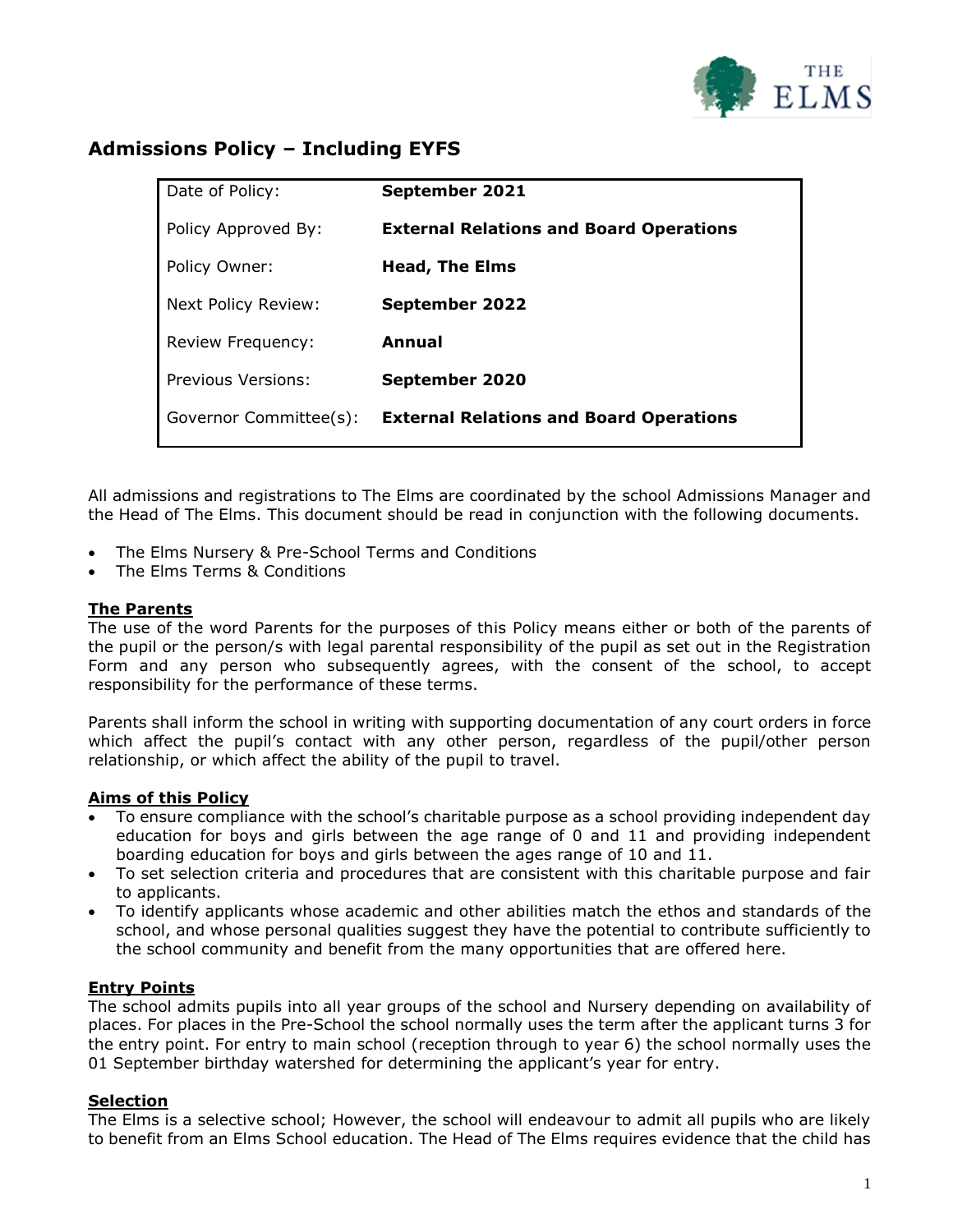reached an appropriate standard both academically and socially. This evidence will be collected through.

- Success in the School Entrance Assessment and interview (if applicable)
- A positive reference or report from the applicant's present school or Nursery/Pre-School.
- A successful 'Taster Day' or 'Settling in Session'

The school will inform those parents whose child has not been offered a place that it is school policy not to discuss their child's performance and that the school's decision is final. The preconditions for admission are that:

- The applicant is of the appropriate age and sufficient maturity.
- The applicant enjoys good general health and will be able to attend lessons and fully participate in the life of the school.
- The applicant's learning difficulties and other special needs (if any) have been fully disclosed at the point of registration to the school and are, in the opinion of the Head, within both the school's and the pupil's capacity to cope.
- The school would be able to make all reasonable adjustments for a disabled applicant and, if the applicant was refused entry to the school based on their disability, then the reasons would be communicated clearly to the applicant's parents or guardian.
- The school report from the applicant's current school is satisfactory in respect of conduct and attitude.

The school will comply with all anti-discrimination and equal opportunities legislation with regard to gender, race, religion, disability and human rights. The school will not take into account family connections with Trent College and The Elms, area of residence, socio-economic group or sexual orientation.

### **Registration**

Parents are requested to complete a Registration Form, which should be returned to the Admissions Manager together with a non-refundable registration fee to cover administration costs, within the prescribed timescales. The registration fee is advertised on the school's website. The completion of a Registration Form does not guarantee admission by the Head nor does it in any way bind parents. The registration fee is non-refundable. No priority is given to applicants based on the order applications are received.

### **Waiting List Place**

If the school accepts an application for registration, the parent will be informed by letter. This ensures that a place will be held for the child on the waiting list.

### **Formal Offer**

Upon accepting the offer of a place at The Elms, all parents are expected to have read and accepted the relevant Terms and Conditions document. We require the completion of the Acceptance Form and Medical Form, a copy of the child's birth certificate or passport and payment of the acceptance deposit. The Deposit is refundable upon leaving the school, minus any expenses which have been incurred. Fee's information can be found in the Admissions section of the school website.

The school keeps an up to date register of admissions in line with the Education Regulations 1995.

### **International Students (where English is a second language) Admissions**

The entrance criteria for selection of international students are:

- Success in the school testing in Maths and English (students must have a strong command of the English language to ensure they are capable of meeting the academic demands of the school.
- Strong school reports.
- Interview in person or via video conference call.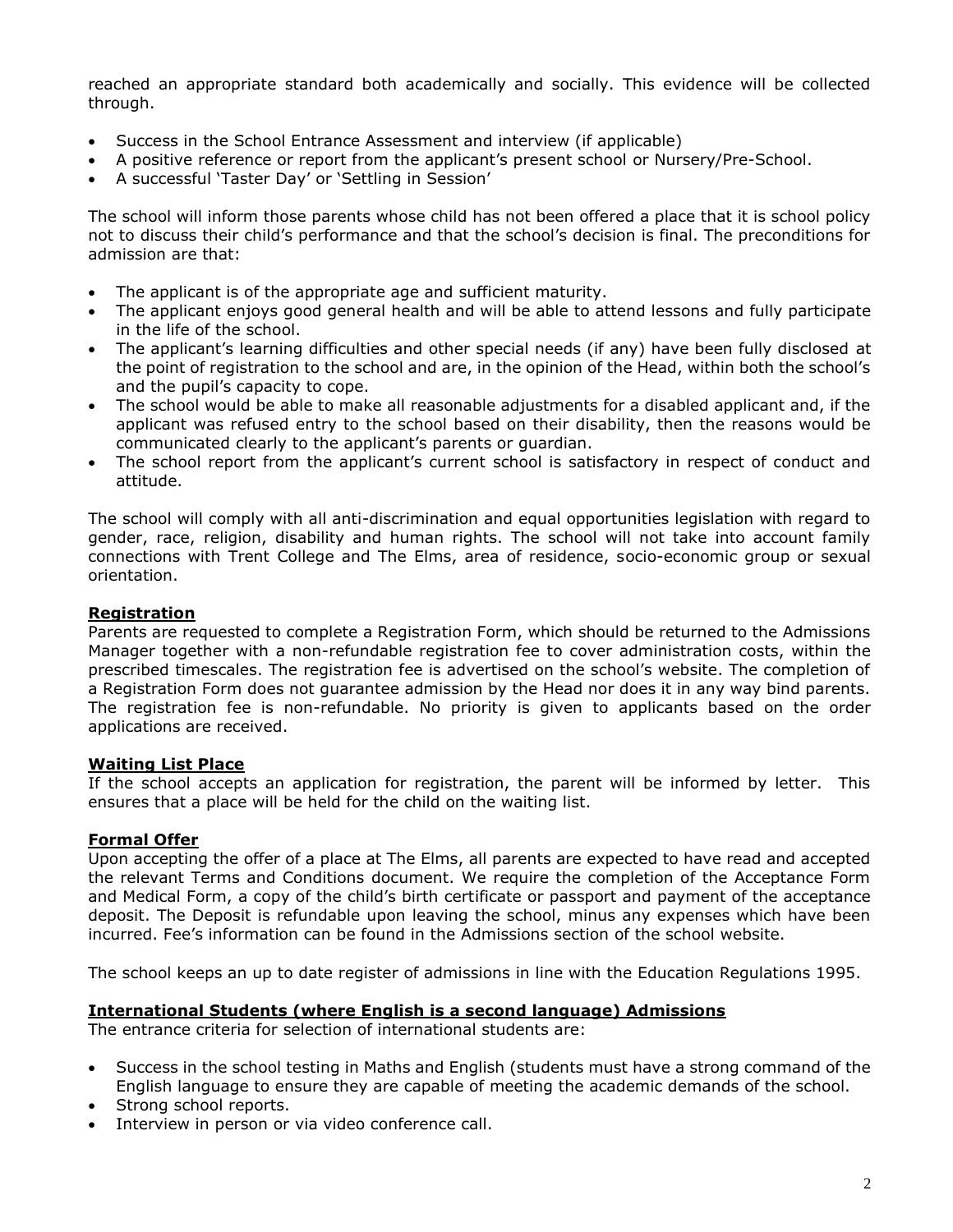### **Boarding**

Pupils who are expressing an interest in boarding will tour the boarding houses and meet with boarding staff. In addition to the standards described elsewhere in this document, the school allocates places within the boarding community based on the school's assessment of how well the pupil is suited to boarding and how much they will benefit from being a boarder.

### **Bursaries (Trent College Assisted Places Scheme)**

The Trent College Bursary Scheme enables pupils, who meet the required academic standard for entry but whose family circumstances cannot ordinarily meet the financial commitment of an education at The Elms, an opportunity to apply to gain places at our School. All bursaries are means tested and reviewed annually.

Parents wishing to apply for a bursary should indicate this on the Registration Form. They will then be sent Guidance Notes and an Application Form from the Bursar's Department and be invited to attend an interview with the Bursar.

#### **Specific Learning Difficulties, Disabilities and Support**

The school is committed to providing equality of opportunity through the creation of an environment in which individuals are treated on the sole basis of their relevant merits and abilities. Parents/guardians are required to disclose their knowledge of any specific learning difficulty or disability relating to their child on registration.

International students for whom English is not their first language will be asked to sit an English Language test in order to establish if any additional support is required to enable them to meet their course requirements.

The Elms is a selective school and as such educates pupils of average and above average ability, with a view to admissions to Trent College at Year 7. The school makes reasonable adjustments to the curriculum to enable pupils with specific needs (eg – dyslexia) or physical needs to access the curriculum.

### **Responsibility for Admissions**

The Head is responsible for admissions and for the operation of this policy. The selection criteria and application process are determined and reviewed regularly by Governors. Those involved in selection and interviewing have received appropriate preparation and training. Documents supporting each application for admission will be retained by the school for at least one year after the entrance selection period, whether or not the applicant is offered a place.

The school maintains admission and attendance registers in accordance with the Department for Education's School Attendance Guidance for maintained schools, academies, independent schools and local authorities (August 2020).

### **Withdrawal**

#### **Nursery**

A Month's written notice is applicable for children in the Nursery and means written notice given no later than 12.00 noon on the day one full calendar month before the day to which the notice relates. A months fees become payable in the absence of the notice period given above.

### Pre-School, Reception and Years 1 to 6

A full term's written notice is required by 12.00 noon on the first day of term in respect to withdrawal of a pupil from school after acceptance of a place, or for removal at any time during the pupil's education at the school. A full term's fees become payable in the absence of the notice period given above.

The Admissions Manager will ensure that the Local Authority are notified when a pupil is about to be removed from the school admission register at a non-standard transition point under any of the 15 points in Annex A (page 20) of 'Children Missing Education – Statutory Guidance for Local Authorities,